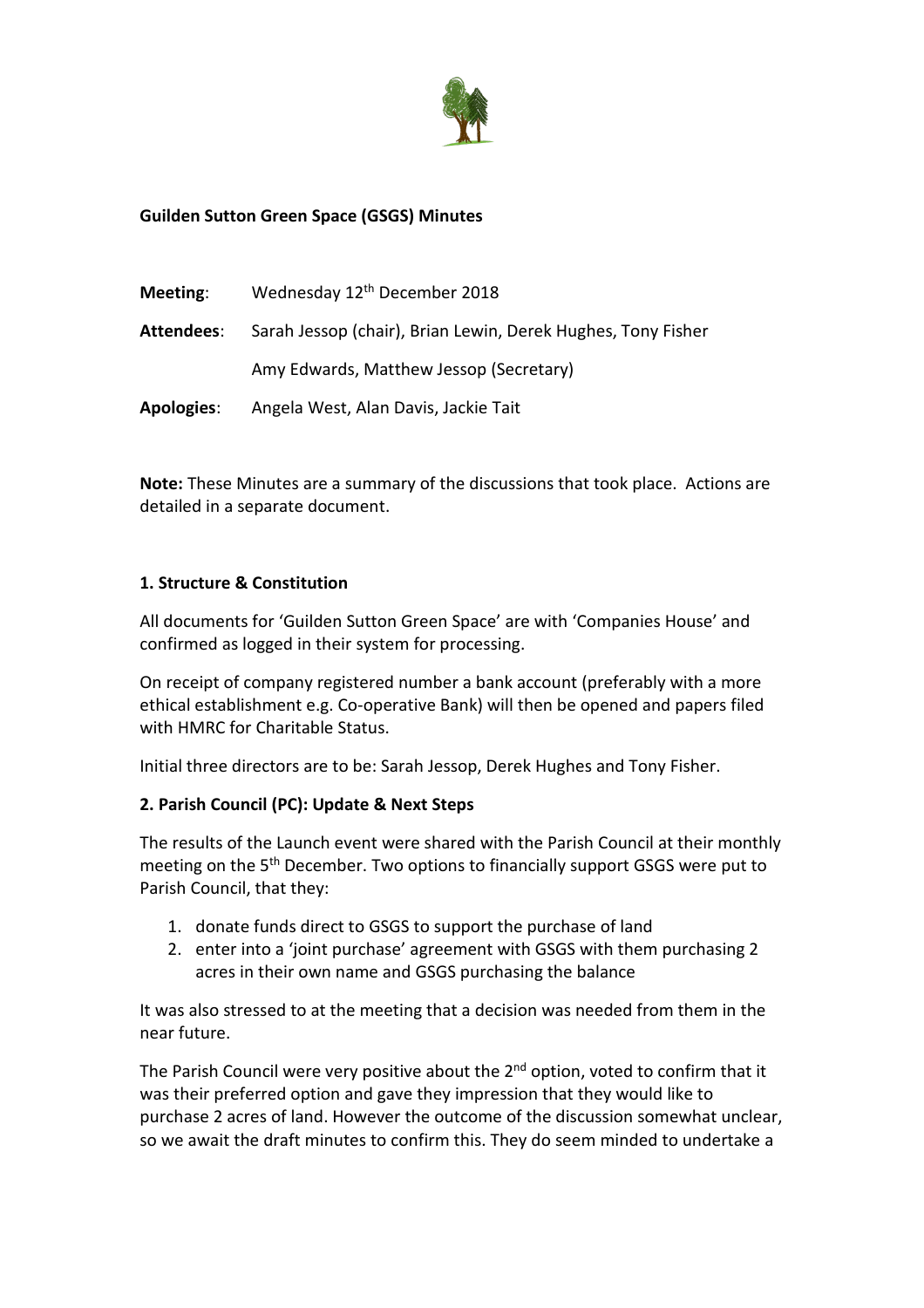

further village consultation process, in their own name, before making a decision to commit funds.

A strong view was made by at least one councillor that they already had a mandate to make the decision and that they had wanted to buy land for many years and hence cautioned that they should be careful not to miss the opportunity now that it was available.

GSGS will continue to work with the Parish Council, and have offered to help with any consultation process (e.g. by sharing their consultation information on our web site or though our mailing list).

The issue of the Guilden Sutton Parish Council Precept level was discussed – this having being raised independently at the Parish Council meeting. The Precept level for Guilden Sutton (the figure the Parish Council set to add to the council tax, for their own use) was set at £27.14 per household (Band D) in 2018/19 and was substantially below the level set for Mickle Trafford (£62.07), Waverton (£53.30), and Christleton (£46.00). Given around 650 houses in Guilden Sutton this difference in levels represents a lost potential income to the Parish Council of £12,250 to £22,700. It was agreed that GSGS would consider this issue further and possibly bring it up at the next Parish Council meeting.

# **3. Community Association & Other Village Groups**

There are no developments with the Community Association although they continue to offer helpful practical support e.g. use of hall, communication to their users and members.

### **4. CWAC**

A map of the CWAC owned 'Green Spaces' around the Parish has been obtained, and a meeting has been arranged with CWAC's Sarah Dobbins from the Localities team, early in January to discuss what opportunities this may offer GSGS and how we can work together.

### **5. Land**

No significant further discussions have taken place with either land-owner.

It was agreed that GSGS would make an application to register the existing playing fields as an 'Asset of Community value'.

### **6. Finance & Funding**

A letter to request funding has been written and will be sent to local businesses in the coming week.

It was agreed that formal accounts for GSGS should now be set up – given the impending company and then charitable status.